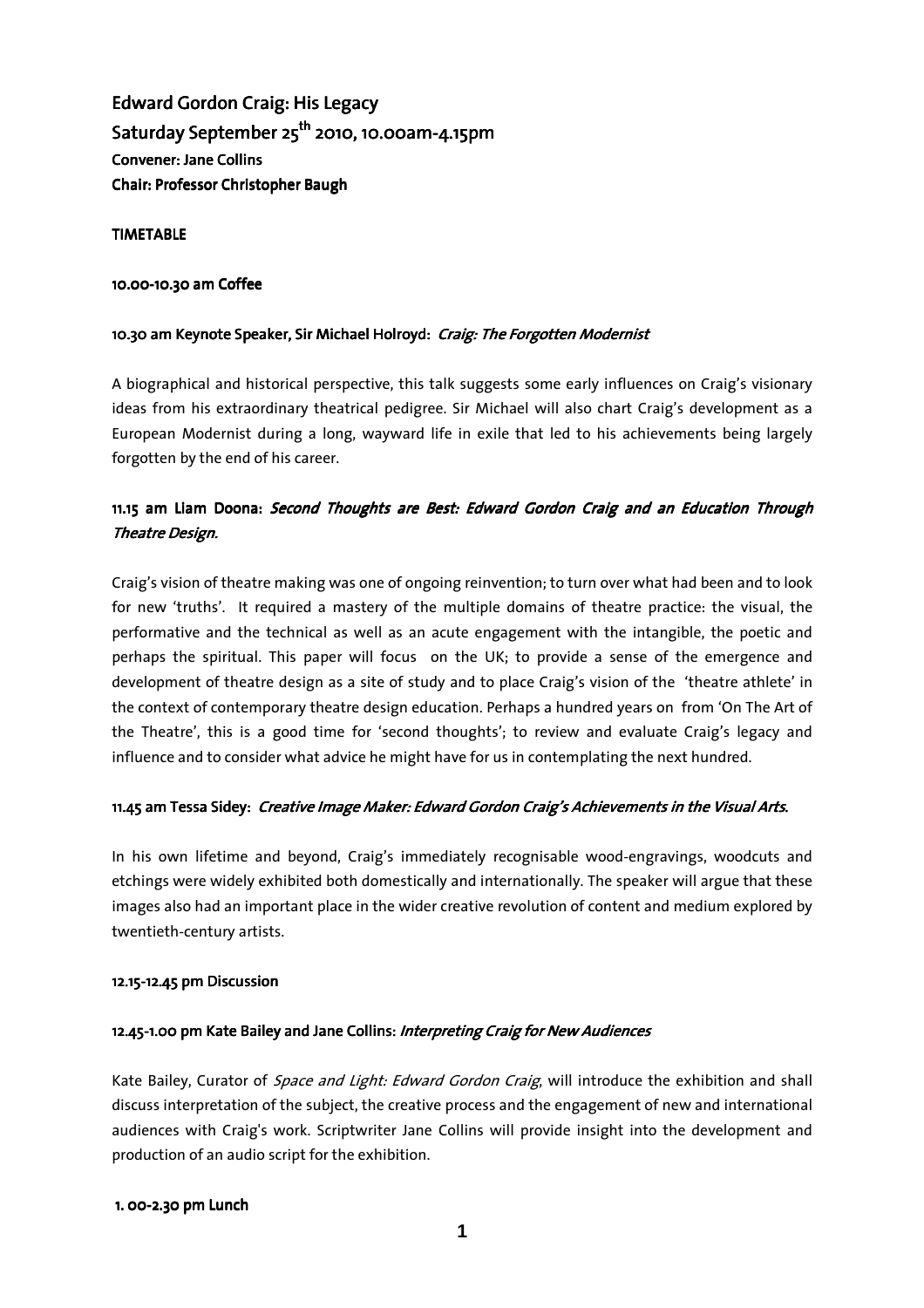1pm AND 2pm Delegates to gather in groups on the landing outside the Auditorium. The first group shall be guided to the exhibition at 1pm, the second at 2pm. Please feel free to browse the Society of Theatre Research bookstall.

### 2.30 pm Dinah Casson: Edward Gordon Craig on My Shoulder

Between 2005 and 2007, my design company Casson Mann worked on a project in Moscow about Stanislavski. We are museum and exhibition designers and are normally given a list of objects, a storyline and a schedule of learning outcomes and so on, but for the Stanislavski project we had nothing so we embarked upon a remarkable journey of discovery, and, like all good journeys of discovery, it hasn't yet ended. Craig's presence accompanied us, as did Stanislavski's, and we now begin to understand the nature of the overlap between these two time-based experiences: theatre and exhibitions. In my talk I will explore this overlap and the difficulties that arise when one form is asked to explore the other.

# 3.00 pm Professor Dorita Hannah: Craig's Space- in- 'Motion'

Professor Hannah will discuss Craig's influence on performance space and the paradox in his discourse between the void (an 'absolute space') and his scene (an 'archetypal architecture') presented in relation to its potential in creating contemporary sites for performance.

3.30pm Discussion and closing comments

4.15 pm Close of Study Day

With the generous support of:

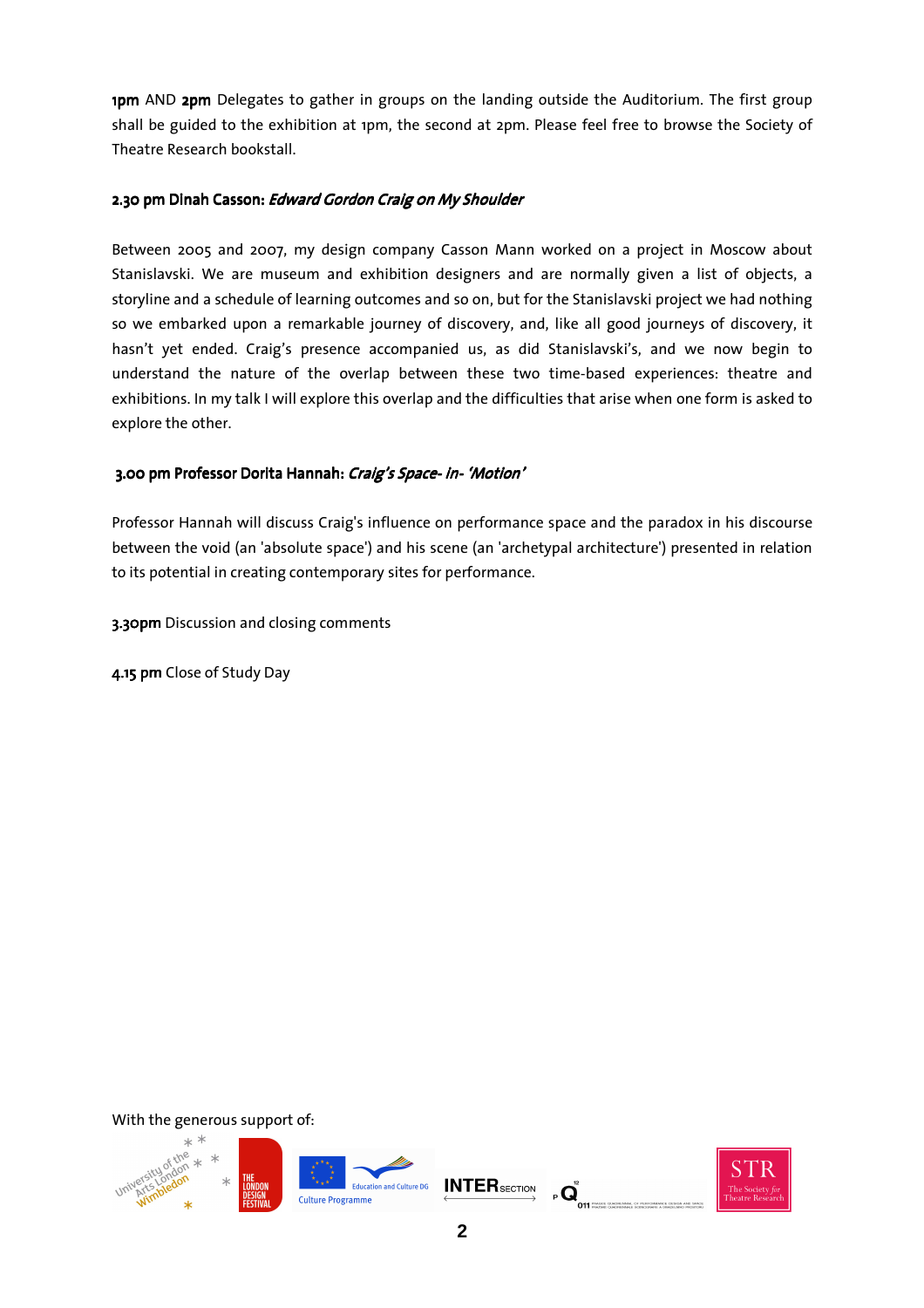#### **SPEAKERS**

#### Kate Bailey

Kate Bailey is an Exhibition Curator and Producer, working (part time) with the Theatre and Performance Department of the V&A. Kate has curated Space and Light: Edward Gordon Craig and has produced a number of successful exhibitions at the V&A including: The Half: Photographs of Actors by Simon Annand (2008); In Praise of Shadows (2009); A Great Night Out! History of the West End (2003) and Collaborators: UK Design for Performance (2007). Kate has worked extensively on the design and content development of new museums and exhibitions seeking innovative interpretative and display solutions to complex and challenging subjects. Projects include the Stanislavsky Museolobby, Moscow; films at the Churchill Museum; Exhibitions aboard Queen Mary II; Children and War in the Big Picture Show at IWM North; Deadlines at Flanders Fields Museum; International Centre for Life, Newcastle; Worcester Cathedral and the theatrical interpretation of Benjamin Franklin House and Leighton House Museum.

#### Professor Christopher Baugh

Christopher Baugh is Professor of Performance and Technology at the University of Leeds. As a scenographer he has worked in Bristol, California, Oregon, Manchester, London and with the Abbey Theatre, Dublin winning a New York Drama Critics Tony Award for *The Borstal Boy*. With Mecklenburgh Opera he won the Prudential Award for Opera. He has written *Garrick and Loutherbourg* (1990); 'Stage Design from Loutherbourg to Poel' in Donohue, J (ed.) The Cambridge History of British Theatre, (2004); and, 'Scenography and Technology 1737-1843' in Moody, J & O'Quinn, D (eds.) The Cambridge Companion to British Theatre, 1737-1843, (2007). His book Theatre, Performance and Technology: the Development of Scenography in the 20th Century (Palgrave, 2005) was nominated in 2007 by the United States Institute of Theatre Technology for a Golden Pen Award.

#### Dinah Casson

Dinah Casson set up her design practice in 1970 and began her partnership with Roger Mann in 1984. Since then, the practice has worked on interior, architecture, product development, theatre and museum projects. Most of their work over the last 15 years has been in the museum sector and includes galleries for the V&A (British Galleries, Portrait Miniatures), the Science Museum (*The Garden, Who Am* I?, In Future), the Imperial War Museum (Crimes Against Humanity), Churchill Museum (Cabinet War Rooms) and temporary and travelling exhibitions for the V&A (Art Deco 1910-1939), the Imperial War Museum (Camouflage, For Your Eyes Only) and the Design Council (Great Expectations). They have also designed galleries in Moscow, New York and Italy. Current projects are in Canterbury, London, Philadelphia, New York, and the Middle East. Dinah Casson and Roger Mann were both elected as Royal Designers for Industry in 2006.

#### Jane Collins

Jane Collins is a Reader in Theatre at Wimbledon College of Art. She is a writer, director and theatre maker who works all over the UK and internationally. She is the co-editor of Theatre and Performance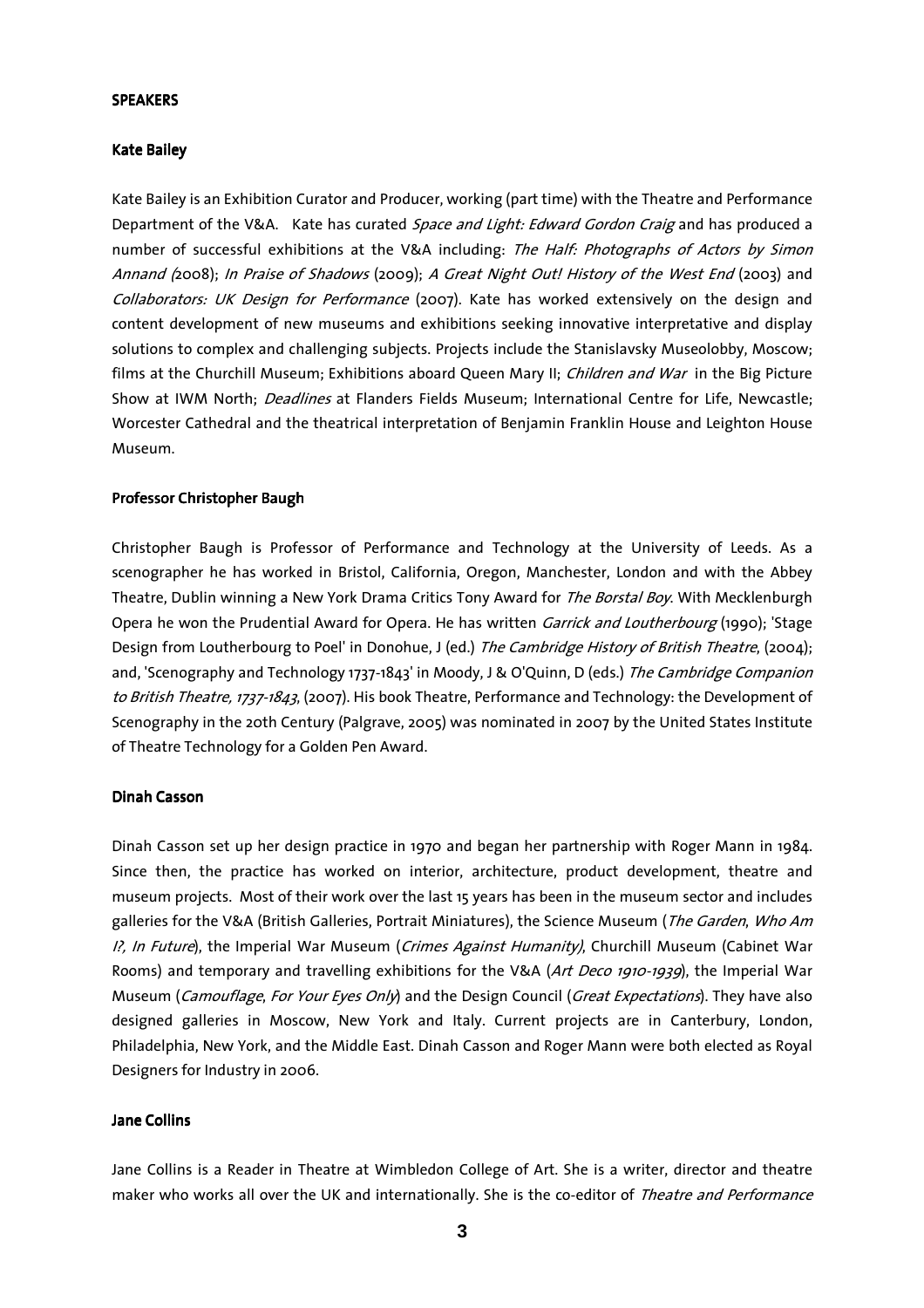Design: a Reader in Scenography which was published by Routledge in January 2010. This book, with over 52 texts, is the first of its kind in this field. She also wrote the audio script for Space and Light: Edward Gordon Craig.

### Liam Doona

Liam Doona is the Head of the Department of Art and Design at the Dun Laoghaire Institute of Art, Design and Technology in Dublin. A practicing theatre designer, he is a member of the Society of British Theatre Designers and of the Association of British Theatre Technicians. He also writes articles for The Blue Pages, the journal of the Society of British Theatre Designers. His study of American stage designer Jo Mielziner, 'Hope, hopelessness; presence and absence', was recently included in Theatre and Performance Design: A Reader in Scenography (Routledge) January 2010. Liam has taught Theatre Design at the University of Central England, Bretton Hall College and Nottingham Trent University. He recently co developed Ireland's first honours degree in the field of scenogaphy: Design for Stage and Screen, and is currently designing for York Theatre Royal, England and Ouroborus Theatre, Ireland.

### Professor Dorita Hannah

Dorita Hannah is an architect, scenographer and Professor of Design at Massey University's College of Creative Arts, where her creative work and scholarly research focus on the intersection between space and performance. She has published on practices that negotiate between art, design, architecture and theatre, including co-editing Performance Design and a themed issue on Performance/Architecture for the Journal of Architectural Education. Dr Hannah is on the Board of Directors for PSi (Performance Studies International) and is Vice-chair of the History & Theory Commission for OISTAT (International Organisation for Scenographers, Theatre Architects & Technicians). She is currently the international commissioner and exhibition designer for the Architecture Section in the 2011 Prague Quadrennial.

# Sir Michael Holroyd

Recognised as one of the most influential of contemporary biographers, Sir Michael Holroyd has written the lives of Lytton Strachey, Augustus John and Bernard Shaw. His most recent book, A Strange Eventful History: The Dramatic Lives of Ellen Terry, Henry Irving and Their Remarkable Families, is a group biography of Henry Irving, Ellen Terry and her son Edward Gordon Craig. He is President Emeritus of the Royal Society of Literature and holds honorary degrees from the Universities of Ulster, Sheffield, Warwick, East Anglia, Sussex and the London School of Economics. He was awarded the CBE in 1989 and a knighthood in 2007 for services to Literature.

# **Tessa Sidey**

Tessa Sidey is Assistant Keeper of Fine Art at Birmingham Museums and Art Gallery with a particular interest in twentieth-century graphics. She regularly works with contemporary artists; most recently in the areas of photographs and public art commissions. Formerly at York City Art Gallery, she has curated a number of print exhibitions including Edward Gordon Craig, an Exhibition of Wood-engravings and Woodcuts (1982), Patrick Proctor Prints 1959-1985 (1985), Sharp Voices, Still Lives: Birmingham